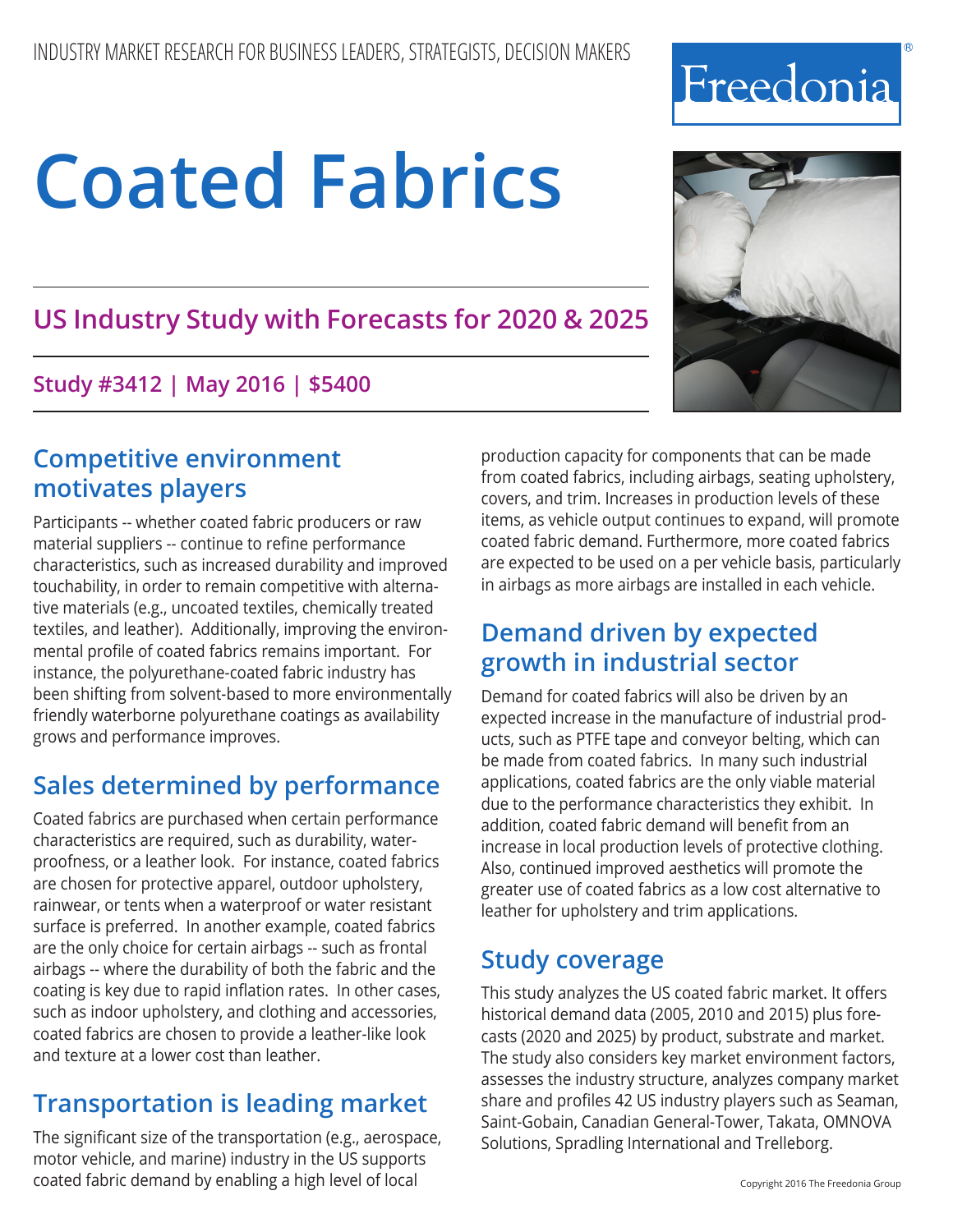US Industry Study with Forecasts for *2020 & 2025*

## **CONTENTS SUMMARY** Upholstery

#### **Executive Summary**

#### **Market Environment**

#### **Overview**

Supply & Demand Historical Market Trends Pricing Trends International Environment World Supply & Demand US Foreign Trade Coating Processes Competitive Products Technological Developments Raw Materials

#### **Products**

Polymer-Coated Fabrics Vinyl-Coated Fabrics Polyethylene-Coated Fabrics Polyurethane-Coated Fabrics Polytetrafluoroethylene-Coated Fabrics Polypropylene-Coated Fabrics Acrylic-Coated Fabrics Rubber-Coated Fabrics Polychloroprene-Coated Fabrics Silicone Rubber-Coated Fabrics Other Rubber-Coated Fabrics Fabric-Backed Wallcoverings

#### **Substrates**

Polyester Nylon Cotton Other Substrates Fiberglass Fabric Blends **Nonwovens** All Other Substrates

#### **Markets**

Motor Vehicles Light Vehicles Airbags Upholstery, Trim, & Accessories Auto Tops & Light Truck Covers Medium & Heavy Trucks & Buses Truck Covers & Sides Upholstery, Trim, & Other Marine & Other Non-Motor Vehicle Transportation Marine Equipment Tops & Covers Sails

Inflatable Boats Other Transportation Equipment Protective Clothing Industrial Furniture Commercial & Rental Tents Wallcoverings Awnings & Canopies Other Markets Clothing Flags & Banners Geosynthetics Printing Blankets Recreational Products Roofing **Tarpaulins Travelware** All Other Markets

#### **Industry Structure**

Market Share Competitive Strategies Research & Development Manufacturing Marketing Distribution Cooperative Agreements Mergers & Acquisitions

### **Company Profiles**

## **Tables & Charts**

#### **Executive Summary**

1 Summary Table

#### **Overview**

- 1 Coated Fabric Supply & Demand
- 2 Coated Fabric Market, 2005-2015
- Cht Coated Fabric Market, 2005-2015
- 3 Coated Fabric Pricing
- 4 Foreign Trade in Coated Fabrics
- 5 Coated Fabric Raw Material Demand

#### **Products**

- 1 Coated Fabric Supply & Demand by Product Cht Coated Fabric Demand
- by Product, 2015
- 2 Polymer-Coated Fabric Supply & Demand
- Cht Polymer-Coated Fabric Demand by Type, 2015
	- 3 Vinyl-Coated Fabric Supply & Demand
		-

Study #3412 May 2016 \$5400



- 4 Polyethylene-Coated Fabric Supply & Demand
- 5 Polyurethane-Coated Fabric Supply & Demand
- 6 Polytetrafluoroethylene-Coated Fabric Supply & Demand
- 7 Polypropylene-Coated Fabric Supply & Demand
- 8 Acrylic-Coated Fabric Supply & Demand
- 9 Other Polymer-Coated Fabric Supply & Demand
- 10 Rubber-Coated Fabric Supply & Demand
- 11 Fabric-Backed Wallcovering Supply & Demand

#### **Substrates**

- 1 Coated Fabric Demand by Substrate
- Cht Coated Fabric Demand by Substrate, 2015
	- 2 Coated Polyester Fabric Demand by Market
	- 3 Coated Nylon Fabric Demand by Market
	- 4 Coated Cotton Fabric
	- Demand by Market 5 Other Coated Fabric
	- Demand by Market

#### **Markets**

- 1 Coated Fabric Demand by Market
- Cht Coated Fabric Demand by Market, 2015
	- 2 Motor Vehicle Market for Coated Fabrics
	- 3 Light Vehicle Market for Coated Fabrics
	- 4 Medium & Heavy Truck & Bus Market for Coated Fabrics
	- 5 Marine & Other Non-Motor Vehicle Transportation Equipment Markets for Coated Fabrics
	- 6 Protective Clothing Market for Coated Fabrics
	- 7 Industrial Market for Coated Fabrics
	- 8 Furniture Market for Coated Fabrics
	- 9 Commercial & Rental Tent Market for Coated Fabrics
- 10 Wallcovering Market for Coated Fabrics
- 11 Awning & Canopy Market for Coated Fabrics
- 12 Other Markets for Coated Fabrics

#### **Industry Structure**

- 1 US Coated Fabric Sales by Company, 2015
- Cht Coated Fabric Market Share, 2015
	- 2 Selected Cooperative Agreements
	- 3 Selected Acquisitions & Divestitures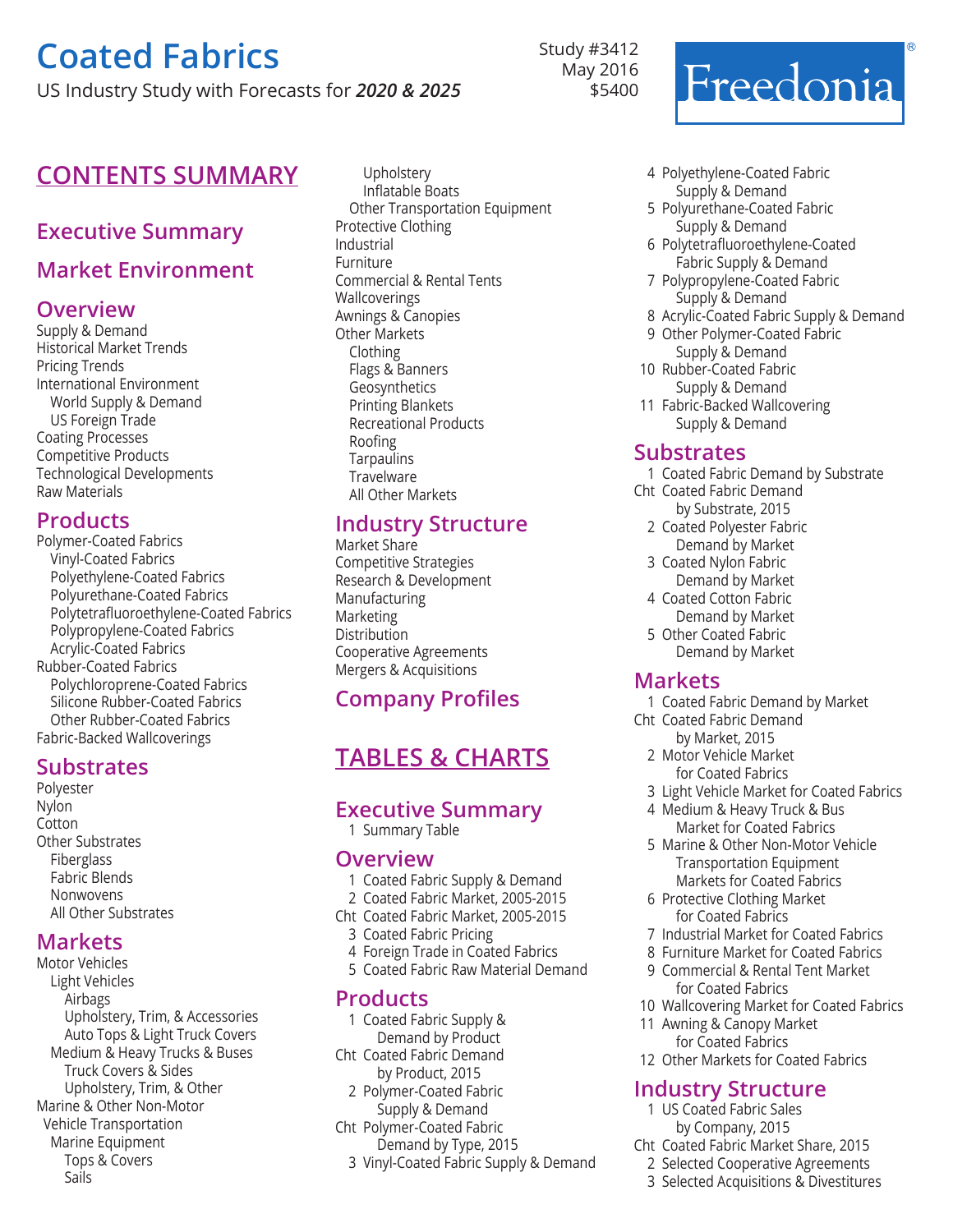US Industry Study with Forecasts for *2020 & 2025*

Study #3412 May 2016 \$5400

Motor Vehicle Coated Fabric Demand 



#### **substrates**

#### **Polyester**

In 2015, demand for coated polyester fabrics totaled 297 mill square yards, or 49 percent of total coated fabric sales. Demand f coated polyester fabrics is percent per year to grow 2.3 percent per year to 33232.3 percent per year to 33232

million square yards in 2020. Growth will be deep in 2020. Growth will be deep in 2020. Growth will be deep in 2020. Growth will be deep in 2020. Growth will be deep in 2020. Growth will be deep in 2020. Growth will be def cost to performance attributes ratio cost to performance at the state of the state providence of the state providence of the state providence of the state providence of the state providence of the state providence of the s  $\sum_{n=1}^{\infty}$  ics are usually co with polyvinyl chloride  $\mathbb{R}$  be coated with acrylic, but may be coated with acrylic,  $\mathbb{R}$ polyurethane, or other materials. And the key performance advance and the key performance advance and the key performance and the key performance and the key performance and the key performance and the key performance and



and biological attack, abrasion resistance, and the ability to dry qu Despite favorable gains, coated polyester's share of total demand tain markets, such as in medium and heavy duty vehicles, will dec coated nylon fabrics become more widely used. While polyester i ing market share in certain applications as competing materials co to emerge and improve, the material's price advantage ensures it v remain a popular choice in many applications for the foreseeable is

 In 2015, over half of demand for coated polyester fabrics was dedicated to the light vehicles, marine and other non-motor vehicl portation, industrial, and furniture markets. Coated polyester fabr are the primary upholstery choice in cars, boats, and furniture, as efficiency is generally the primary concern in this application. Su of polyester substrates to these markets benefit from the material's as an inexpensive, durable, and easy to care for upholstery that can embossed to imitate the look of natural leather grain. Other applic include interior trim, sidewalls, and headlining in light vehicles, et light vehicle uses such as front end and spare tire covers, convertible tops, and truck covers. However, coated polyester accounts for only a small share of airbag production, a segment still dominated by lighter and thinner nylon fabrics.

 ©2016 by MarketResearch.com, Inc. – All rights reserved

# **This study can help you:**

- Determine your market & sales potential
- Learn more about industry competitors
- Assess new products & technologies
- Identify firms to merge with or acquire
- Complement your research & planning
- Gather data for presentations
- Confirm your own internal data
- Make better business decisions



Source: The Freedonia Group



## **For complete details on any study visit [www.freedoniagroup.com](http://www.freedoniagroup.com/)**